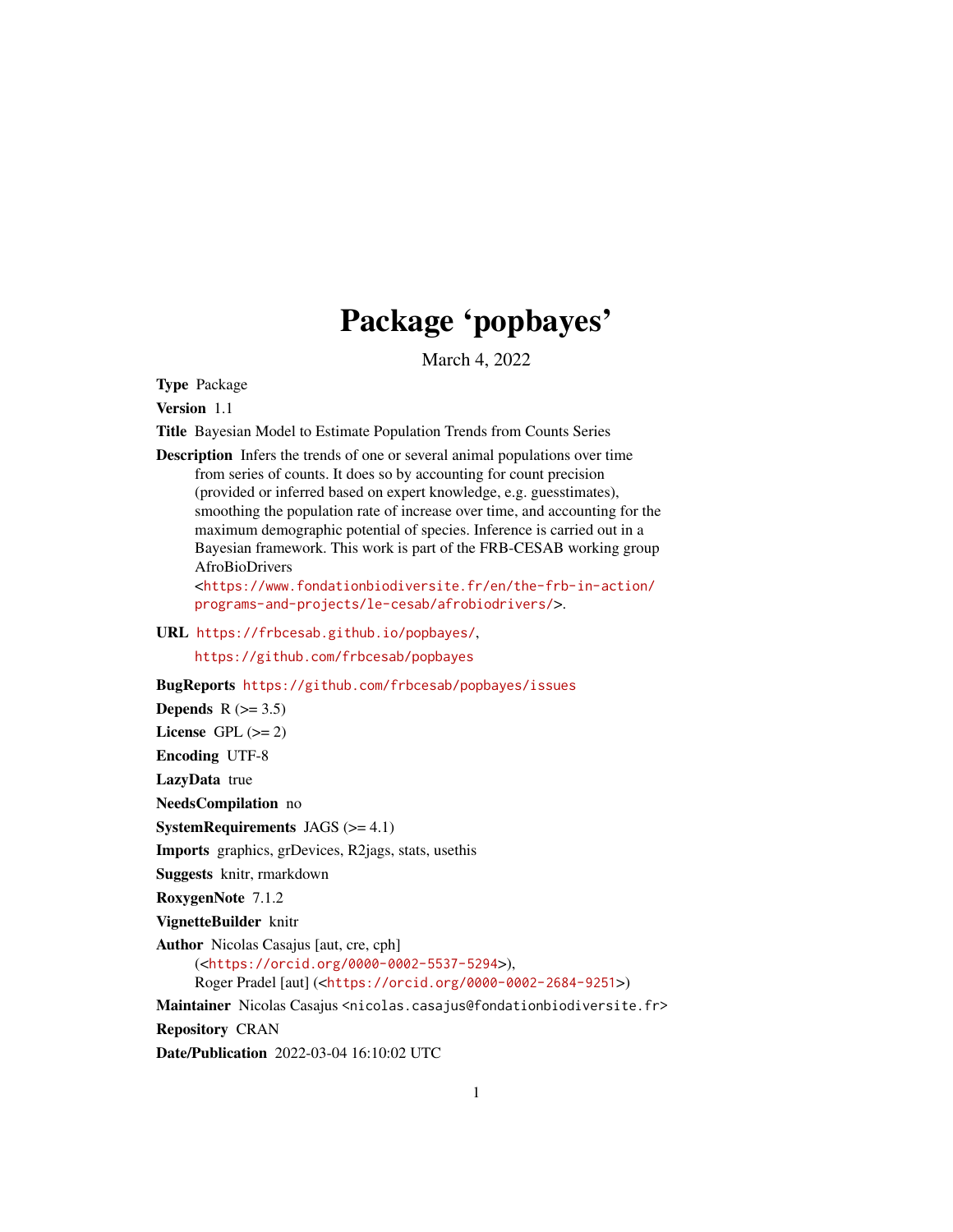# <span id="page-1-0"></span>R topics documented:

| Index |  |  |  |  |  |  |  |  |  |  |  |  |  |  |  |  |  |  |  |
|-------|--|--|--|--|--|--|--|--|--|--|--|--|--|--|--|--|--|--|--|
|       |  |  |  |  |  |  |  |  |  |  |  |  |  |  |  |  |  |  |  |
|       |  |  |  |  |  |  |  |  |  |  |  |  |  |  |  |  |  |  |  |
|       |  |  |  |  |  |  |  |  |  |  |  |  |  |  |  |  |  |  |  |
|       |  |  |  |  |  |  |  |  |  |  |  |  |  |  |  |  |  |  |  |
|       |  |  |  |  |  |  |  |  |  |  |  |  |  |  |  |  |  |  |  |
|       |  |  |  |  |  |  |  |  |  |  |  |  |  |  |  |  |  |  |  |
|       |  |  |  |  |  |  |  |  |  |  |  |  |  |  |  |  |  |  |  |
|       |  |  |  |  |  |  |  |  |  |  |  |  |  |  |  |  |  |  |  |
|       |  |  |  |  |  |  |  |  |  |  |  |  |  |  |  |  |  |  |  |
|       |  |  |  |  |  |  |  |  |  |  |  |  |  |  |  |  |  |  |  |
|       |  |  |  |  |  |  |  |  |  |  |  |  |  |  |  |  |  |  |  |
|       |  |  |  |  |  |  |  |  |  |  |  |  |  |  |  |  |  |  |  |
|       |  |  |  |  |  |  |  |  |  |  |  |  |  |  |  |  |  |  |  |
|       |  |  |  |  |  |  |  |  |  |  |  |  |  |  |  |  |  |  |  |

bugs\_to\_df *Extract estimated parameters from a list of BUGS outputs*

# Description

From the output of the function [fit\\_trend\(\)](#page-4-1) (or [read\\_bugs\(\)](#page-15-1)), this function extracts estimated parameters into a data.frame.

The resulting data. frame has no particular use in popbayes but it can be useful for users.

# Usage

bugs\_to\_df(data)

# Arguments

data a named list of BUGS outputs. The output of [fit\\_trend\(\)](#page-4-1) or [read\\_bugs\(\)](#page-15-1)

# Value

A data.frame.

```
## Load Garamba raw dataset ----
file_path <- system.file("extdata", "garamba_survey.csv",
                        package = "popbayes")
garamba <- read.csv(file = file_path)
## Create temporary folder ----
```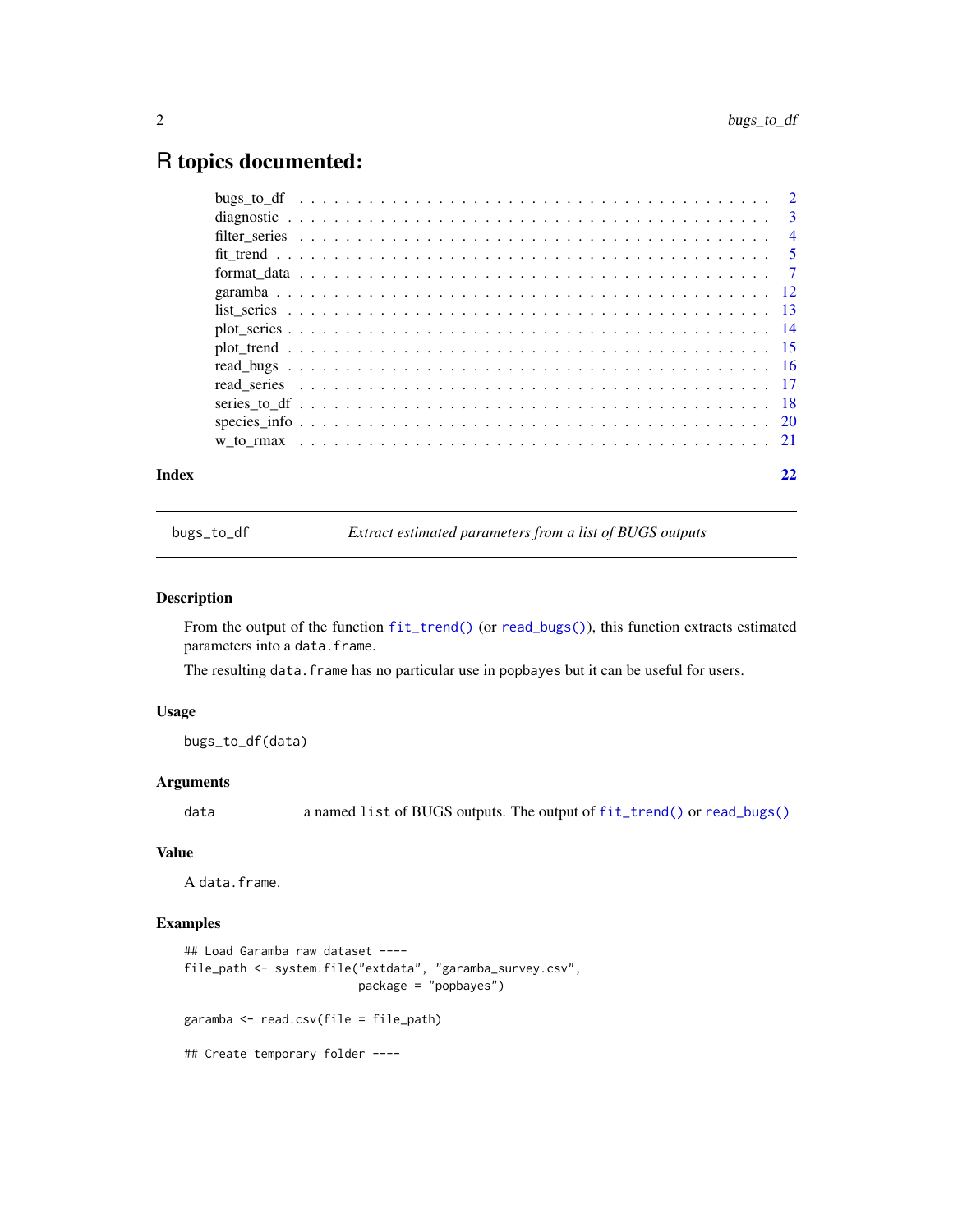#### <span id="page-2-0"></span>diagnostic 3

```
temp_path <- tempdir()
## Format dataset ----
garamba_formatted <- popbayes::format_data(
 data = garamba,
 path = temp_path,
 field_method = "field_method",
 pref_field_method = "pref_field_method",
 conversion_A2G = "conversion_A2G",
 rmax = "rmax")## Select one serie ----
a_buselaphus <- popbayes::filter_series(garamba_formatted,
                                     location = "Garamba",
                                     species = "Alcelaphus buselaphus")
## Fit population trends (requires JAGS) ----
a_buselaphus_mod <- popbayes::fit_trend(a_buselaphus, path = temp_path)
## Import BUGS outputs for one count series ----
bugs <- popbayes::read_bugs(series = "garamba__alcelaphus_buselaphus",
                          path = temp_path)
## Extract estimated parameters ----
popbayes::bugs_to_df(bugs)
```
diagnostic *Check if a BUGS model has converged*

# Description

From the output of the function [fit\\_trend\(\)](#page-4-1) (or [read\\_bugs\(\)](#page-15-1)), this function checks if the estimation of all parameters of one (or several) BUGS model has converged. This diagnostic is performed by comparing the Rhat value of each parameter to a threshold (default is 1.1). If some Rhat values are greater than this threshold (no convergence), a message listing problematic models is displayed.

#### Usage

```
diagnostic(data, threshold = 1.1)
```
#### Arguments

| data      | a named list of BUGS outputs. The output of fit_trend() or read_bugs(). |
|-----------|-------------------------------------------------------------------------|
| threshold | a numeric.                                                              |

#### Value

No return value.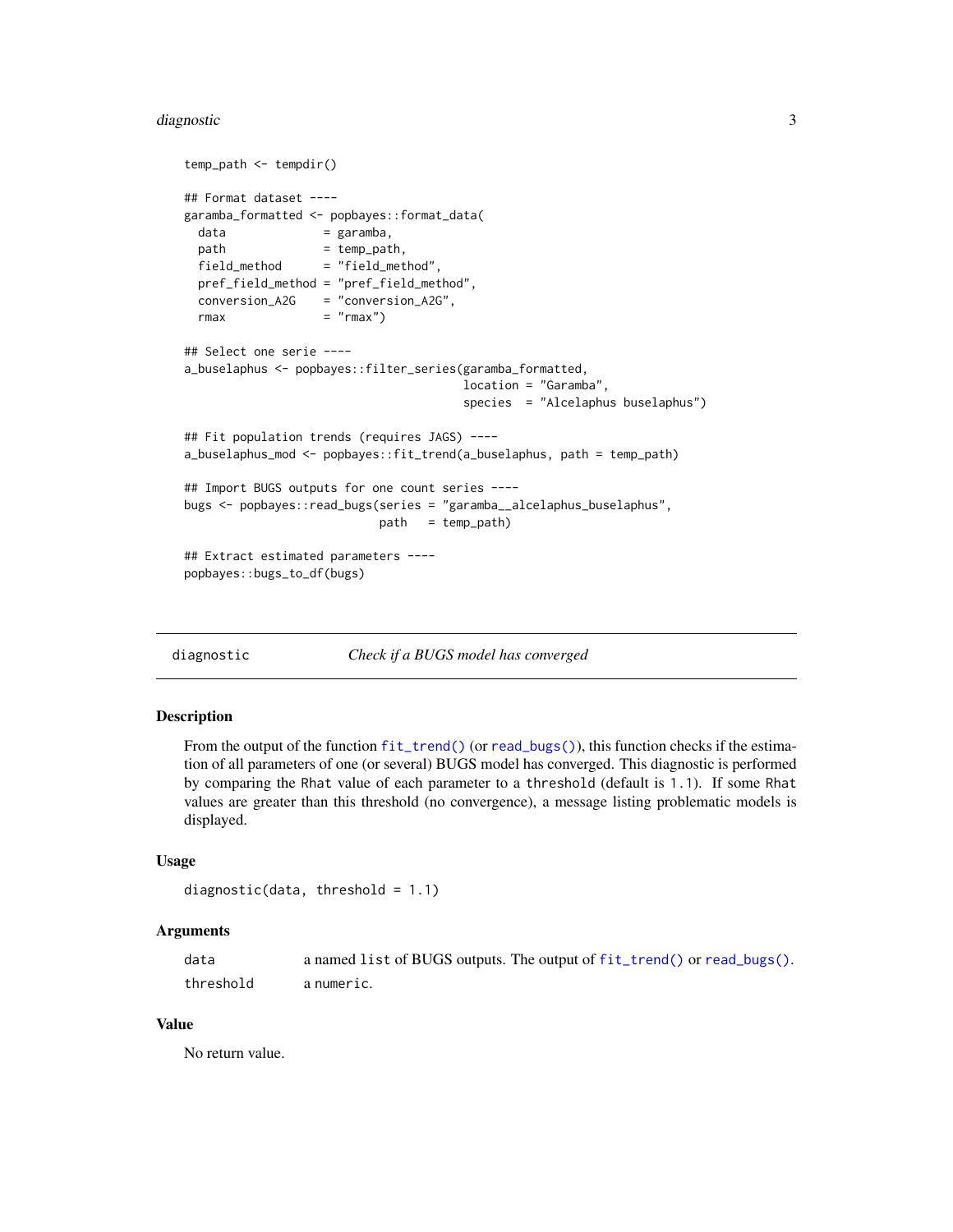# Examples

```
## Load Garamba raw dataset ----
file_path <- system.file("extdata", "garamba_survey.csv",
                       package = "popbayes")
garamba <- read.csv(file = file_path)
## Create temporary folder ----
temp\_path \leq -tempdir()## Format dataset ----
garamba_formatted <- popbayes::format_data(
 data = garamba,
 path = temp_path,
 field_method = "field_method",
 pref_field_method = "pref_field_method",
 conversion_A2G = "conversion_A2G",
 rmax = "rmax")## Select one serie ----
a_buselaphus <- popbayes::filter_series(garamba_formatted,
                                      location = "Garamba",
                                      species = "Alcelaphus buselaphus")
## Fit population trends (requires JAGS) ----
a_buselaphus_mod <- popbayes::fit_trend(a_buselaphus, path = temp_path)
## Check for convergence ----
popbayes::diagnostic(a_buselaphus_mod)
```
<span id="page-3-1"></span>filter\_series *Extract the count series corresponding to a location and/or a species*

# Description

This function identifies the count series relative to a species and/or a location in a named list like the output of function [format\\_data\(\)](#page-6-1). If both species and location are provided, the series of counts of the species at the specified location is extracted. Otherwise, all series corresponding to the specified criterion (species or location) are extracted.

#### Usage

filter\_series(data, species = NULL, location = NULL)

#### Arguments

| data     | a named list. The output of function format_data(). |
|----------|-----------------------------------------------------|
| species  | a character string. A species name.                 |
| location | a character string. A site name.                    |

<span id="page-3-0"></span>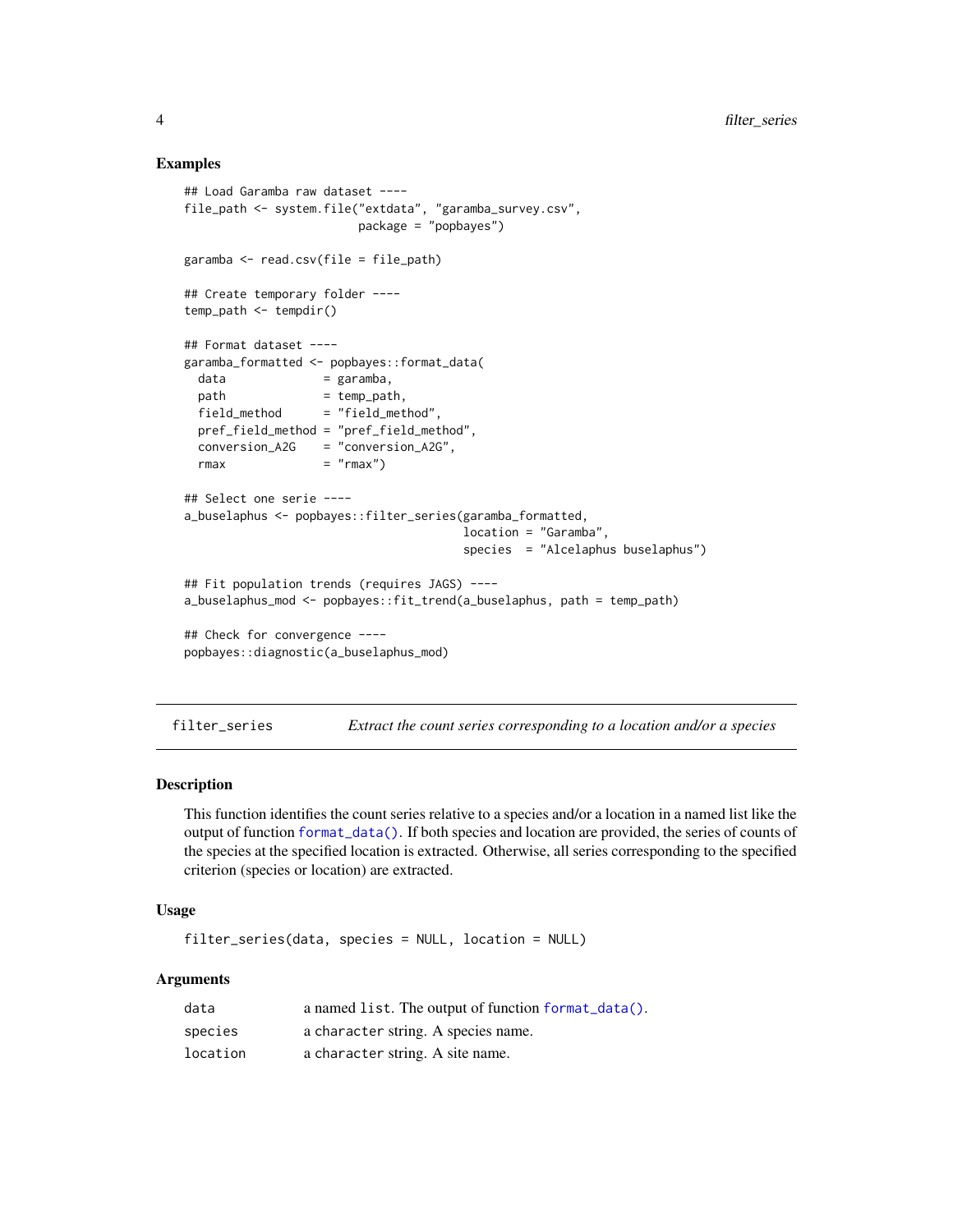#### <span id="page-4-0"></span>fit\_trend 5

# Value

A subset of data, i.e. a named list.

# Examples

```
## Load Garamba raw dataset ----
file_path <- system.file("extdata", "garamba_survey.csv",
                       package = "popbayes")
garamba <- read.csv(file = file_path)
## Create temporary folder ----
temp_path <- tempdir()
## Format dataset ----
garamba_formatted <- popbayes::format_data(
 data = garamba,
 path = temp_path,
 field_method = "field_method",
 pref_field_method = "pref_field_method",
 conversion_A2G = "conversion_A2G",
 rmax = "rmax")## Number of count series ----
length(garamba_formatted)
## Retrieve count series names ----
popbayes::list_series(path = temp_path)
## Get data for Alcelaphus buselaphus (at all sites) ----
x <- popbayes::filter_series(garamba_formatted,
                           species = "Alcelaphus buselaphus")
## Get data at Garamba (for all species) ----
x <- popbayes::filter_series(garamba_formatted,
                           location = "Garamba")
## Get data for Alcelaphus buselaphus at Garamba only ----
x <- popbayes::filter_series(garamba_formatted,
                           location = "Garamba",
                            species = "Alcelaphus buselaphus")
```
<span id="page-4-1"></span>fit\_trend *Fit a Bayesian model to estimate population size trend*

#### Description

This function applies a Bayesian model to count series in order to infer the population trend over time. This function only works on the output of [format\\_data\(\)](#page-6-1) or [filter\\_series\(\)](#page-3-1).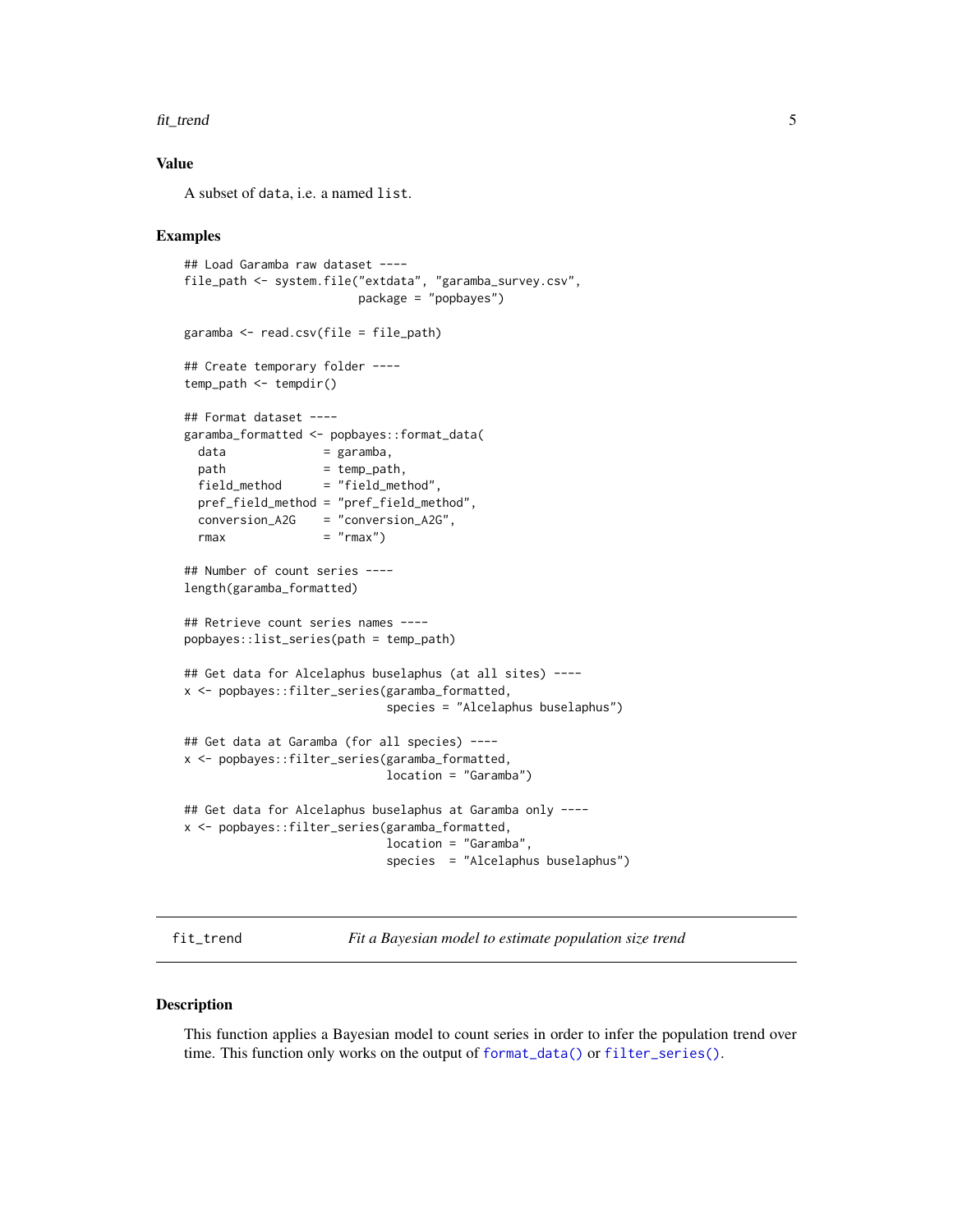<span id="page-5-0"></span>**Important:** This function uses  $R2jags::jags()$  and the freeware JAGS ([https://mcmc-jags.](https://mcmc-jags.sourceforge.io/) [sourceforge.io/](https://mcmc-jags.sourceforge.io/)) must be installed.

There are two types of options: model options (argument model\_opts) and MCMC options (argument mcmc\_opts).

# A. Model options

- a smoothing factor: the precision (the inverse of variance) of a normal distribution centered on the current relative rate of increase r from which the next candidate relative rate of increase (see below) is drawn. The highest this number, the tighter the link between successive relative rates of increase. The default 100 corresponds to a moderate link.
- a logical indicating whether the population growth must remain limited by the species demographic potential (provided by the argument rmax in [format\\_data\(\)](#page-6-1)).

The relative rate of increase is the change in log population size between two dates. The quantity actually being modeled is the relative rate of increase per unit of time (usually one date). This quantity reflects more directly the prevailing conditions than the population size itself, which is the reason why it has been chosen.

When the second model option is set to TRUE, the candidate rate of increase is compared to the maximum relative rate of increase (obtained when using [format\\_data\(\)](#page-6-1)) and replaced by rmax if greater.

# B. MCMC options

Classical Markov chain Monte Carlo (MCMC) settings (see argument mcmc\_opts below).

#### Usage

```
fit_trend(
  data,
  model_opts = list(100, TRUE),mcmc_opts = list(ni = 50000, nt = 3, nb = 10000, nc = 2),
  path = "."
)
```
# **Arguments**

| model_opts      | a list of two vectors. The model smoothing factor (numeric) and a logical<br>indicating if the parameter $\bf{r}$ must be limited by $\bf{r}$ max (TRUE) or not (FALSE). If<br>this second parameter is TRUE, the argument rmax cannot be NULL unless species<br>are listed in popbayes (in species_info). |
|-----------------|------------------------------------------------------------------------------------------------------------------------------------------------------------------------------------------------------------------------------------------------------------------------------------------------------------|
| $m$ c $m$ copts | a list containing the number of iterations (ni), the thinning factor (nt), the<br>length of burn in (nb), i.e. the number of iterations to discard at the beginning,<br>and the number of chains (nc).                                                                                                     |
| path            | a character string. The directory to save BUGS outputs (the same as in format_data()).                                                                                                                                                                                                                     |

#### Value

An n-element list (where n is the number of count series). Each element of the list is a BUGS output as provided by JAGS (also written in the folder path).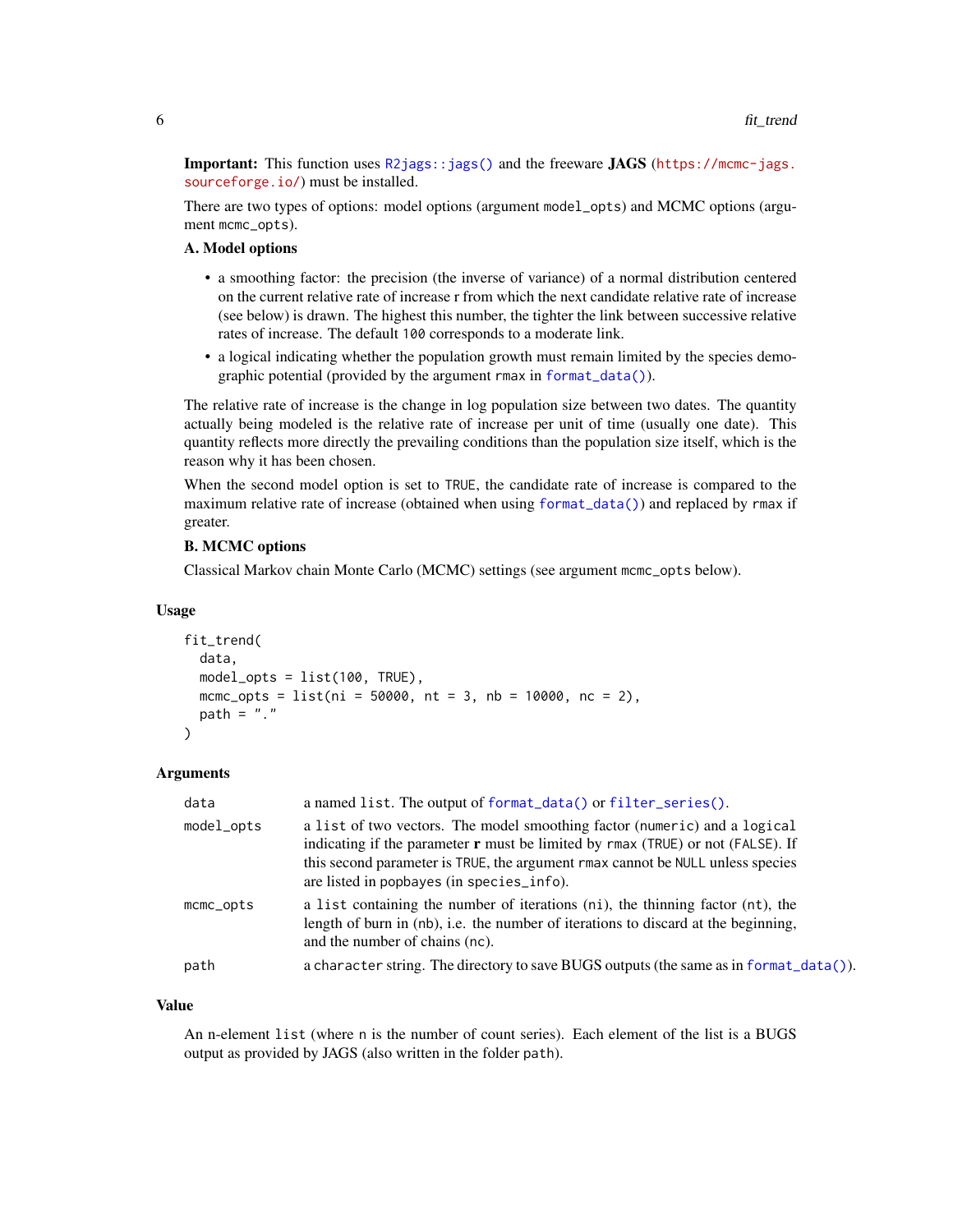# <span id="page-6-0"></span>format\_data 7

# Examples

```
## Load Garamba raw dataset ----
file_path <- system.file("extdata", "garamba_survey.csv",
                       package = "popbayes")
garamba <- read.csv(file = file_path)
## Create temporary folder ----
temp\_path \leq -tempdir()## Format dataset ----
garamba_formatted <- popbayes::format_data(
 data = garamba,
 path = temp\_path,field_method = "field_method",
 pref_field_method = "pref_field_method",
 conversion_A2G = "conversion_A2G",
 rmax = "rmax")
## Get data for Alcelaphus buselaphus at Garamba only ----
a_buselaphus <- popbayes::filter_series(garamba_formatted,
                                      location = "Garamba",
                                      species = "Alcelaphus buselaphus")
## Fit population trend (requires JAGS) ----
a_buselaphus_mod <- popbayes::fit_trend(a_buselaphus, path = temp_path)
## Check for convergence ----
popbayes::diagnostic(a_buselaphus_mod, threshold = 1.1)
## Plot estimated population trend ----
popbayes::plot_trend(series = "garamba__alcelaphus_buselaphus",
                    path = temp\_path)## Plot MCMC traceplot ----
R2jags::traceplot(a_buselaphus_mod[[1]], ask = TRUE)
```
<span id="page-6-1"></span>format\_data *Format count series*

# **Description**

This function provides an easy way to get count series ready to be analyzed by the package popbayes. It must be used prior to all other functions.

This function formats the count series (passed through the argument data) by selecting and renaming columns, checking columns format and content, and removing missing data (if na\_rm = TRUE).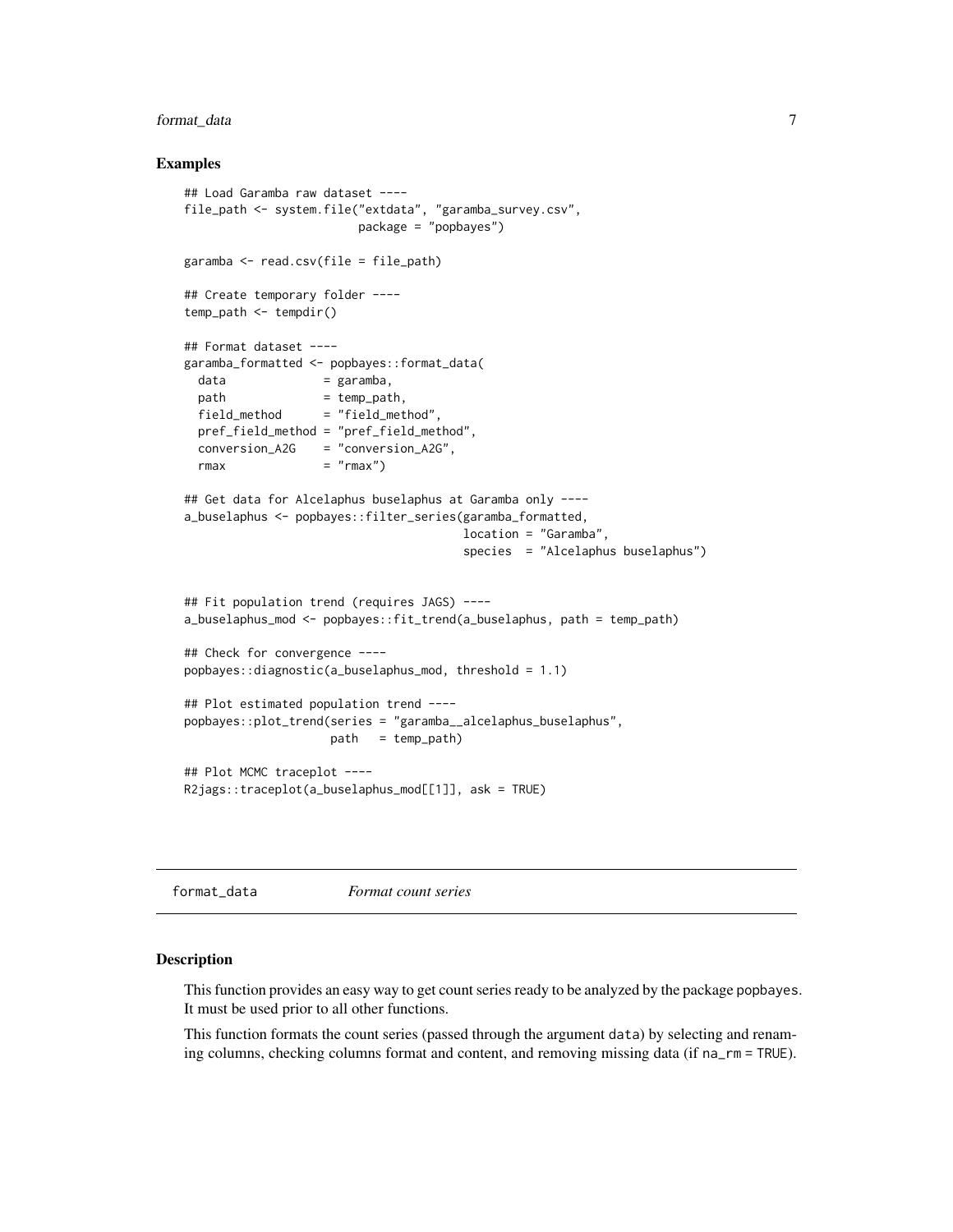<span id="page-7-0"></span>It converts the original data frame into a list of count series that will be analyzed later by the function [fit\\_trend\(\)](#page-4-1) to estimate population trends.

To be usable for the estimation of population trends, counts must be accompanied by information on precision. The population trend model requires a 95% confident interval (CI). If estimates are total counts or guesstimates, this function will construct boundaries of the 95% CI by applying the rules set out in <https://frbcesab.github.io/popbayes/articles/popbayes.html>. If counts were estimated by a sampling method the user needs to specify a measure of precision. Precision is preferably provided in the form of a 95% CI by means of two fields: lower\_ci and upper\_ci. It may also be given in the form of a standard deviation (sd), a variance (var), or a coefficient of variation (cv). If the fields lower\_ci and upper\_ci are both absent (or NA), fields sd, var, and cv are examined in this order. When one is found valid (no missing value), a 95% CI is derived assuming a normal distribution. The field stat\_method must be present in data to indicate if counts are total counts ( $'T'$ ), sampling ( $'S'$ ), or guesstimate ( $'X'$ ).

If a series mixes aerial and ground counts, a field field\_method must also be present and must contain either 'A' (aerial counts), or 'G' (ground counts). As all counts must eventually refer to the same field method for a correct estimation of trend, a conversion will be performed to homogenize counts. This conversion is based on a **preferred field method** and a **conversion factor** both specific to a species/category. The preferred field method specifies the conversion direction. The conversion factor is the multiplicative factor that must be applied to an aerial count to get an equivalent ground count (note that if the preferred field method is 'A', ground counts will be divided by the conversion factor to get the equivalent aerial count).

The argument rmax represents the maximum change in log population size between two dates (i.e. the relative rate of increase). It will be used by [fit\\_trend\(\)](#page-4-1) but must be provided in this function.

These three parameters, named pref\_field\_method, conversion\_A2G, and rmax can be present in data or in a second data.frame (passed through the argument info). Alternatively, the package popbayes provides their values for some African large mammals.

Note: If the field field\_method is absent in data, counts are assumed to be obtained with one field method.

# Usage

```
format_data(
  data,
  info = NULL,
  date = "date",count = "count",location = "location",
  species = "species",
  stat_method = "stat_method",
  lower_c i = "lower_c i",upper\_ci = "upper\_ci",sd = NULL,
  var = NULL,cv = NULL,field_method = NULL,
  pref_field_method = NULL,
  conversion_A2G = NULL,
```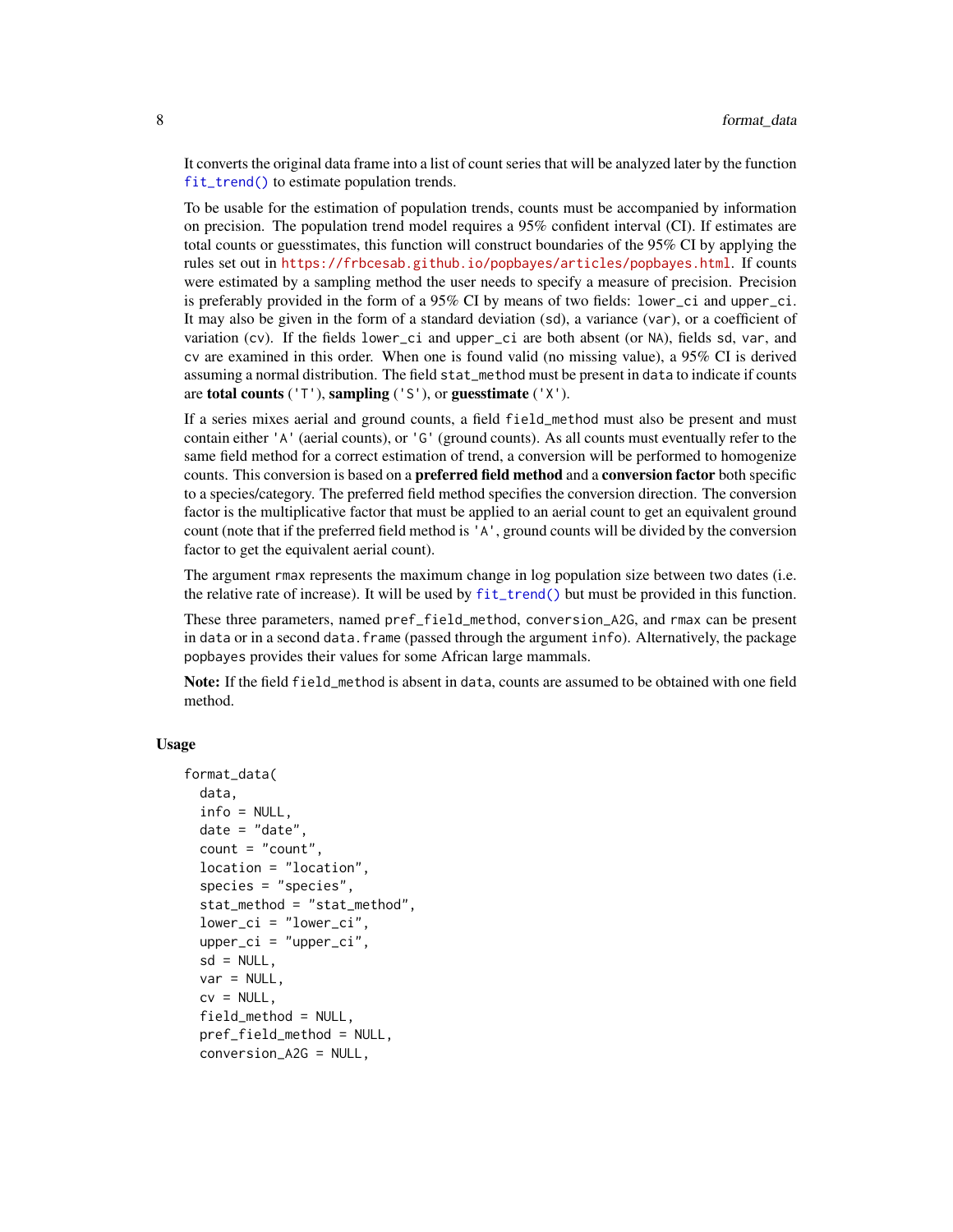```
rmax = NULL,path = "."na\_rm = FALSE\overline{)}
```
# Arguments

| data        | a data. frame with at least five columns: location, species, date, count, and<br>stat_method.                                                                                                                                                                                                                                                                                                                                                                                                                                      |
|-------------|------------------------------------------------------------------------------------------------------------------------------------------------------------------------------------------------------------------------------------------------------------------------------------------------------------------------------------------------------------------------------------------------------------------------------------------------------------------------------------------------------------------------------------|
|             | The stat_method field indicates the method used to estimate counts. It can<br>contain: T (total counts), X (guesstimate), and/or S (sampling).                                                                                                                                                                                                                                                                                                                                                                                     |
|             | If individual counts were estimated by sampling, additional column(s) provid-<br>ing a measure of precision is also required (e.g. lower_ci and upper_ci, or sd,<br>cv, var). Precision metrics can be different between counts. For instance, some<br>sampling counts can have a sd value and others lower_ci and upper_ci. In<br>that case three columns are required (lower_ci, upper_ci, and sd). See above<br>section Description for further information on the computation of the 95% con-<br>fident interval of estimates. |
|             | If the individuals were counted by different methods, an additional field field_method<br>is also required. It can contain: G (ground counts) and/or A (aerial counts). See<br>above section Description for further information on the counts conversion.                                                                                                                                                                                                                                                                         |
|             | Others fields can be present either in data or info (see below).                                                                                                                                                                                                                                                                                                                                                                                                                                                                   |
| info        | (optional) a data. frame with species in rows and the following columns: species<br>(species name), pref_field_method, conversion_A2G, and rmax. See above<br>section Description for further information on these fields. Default is NULL (i.e.<br>these information must be present in data if not available in popbayes).                                                                                                                                                                                                       |
| date        | a character string. The column name in data of the date. This column date<br>must be in a numerical form with possibly a decimal part. Default is 'date'.                                                                                                                                                                                                                                                                                                                                                                          |
| count       | a character string. The column name in data of the number of individuals.<br>This column must be numerical. Default is 'count'.                                                                                                                                                                                                                                                                                                                                                                                                    |
| location    | a character string. The column name in data of the site. This field is used to<br>distinguish count series from different sites (if required) and to create an unique<br>series name. Default is 'location'.                                                                                                                                                                                                                                                                                                                       |
| species     | a character string. The column name in data (and in info if provided) of the<br>species. This field is used to distinguish count series for different species (if<br>required) and to create an unique series name. Default is 'species'.                                                                                                                                                                                                                                                                                          |
| stat_method | a character string. The column name in data of the method used to estimate<br>individuals counts. It can contain 'T' (total counts), 'X' (guesstimate), and/or<br>'S' (sampling). If some counts are coded as 'S', precision column(s) must also<br>be provided (see below). Default is 'stat_method'.                                                                                                                                                                                                                             |
| lower_ci    | (optional) a character string. The column name in data of the lower boundary<br>of the 95% CI of the estimate (i.e. count). If provided, the upper boundary of<br>the 95% CI (argument upper_ci) must be also provided. This argument is only<br>required if some counts have been estimated by a sampling method. But user<br>may prefer use other precision measures, e.g. standard deviation (argument sd),<br>variance (argument var), or coefficient of variation (argument cv). Default is<br>'lower_ci'.                    |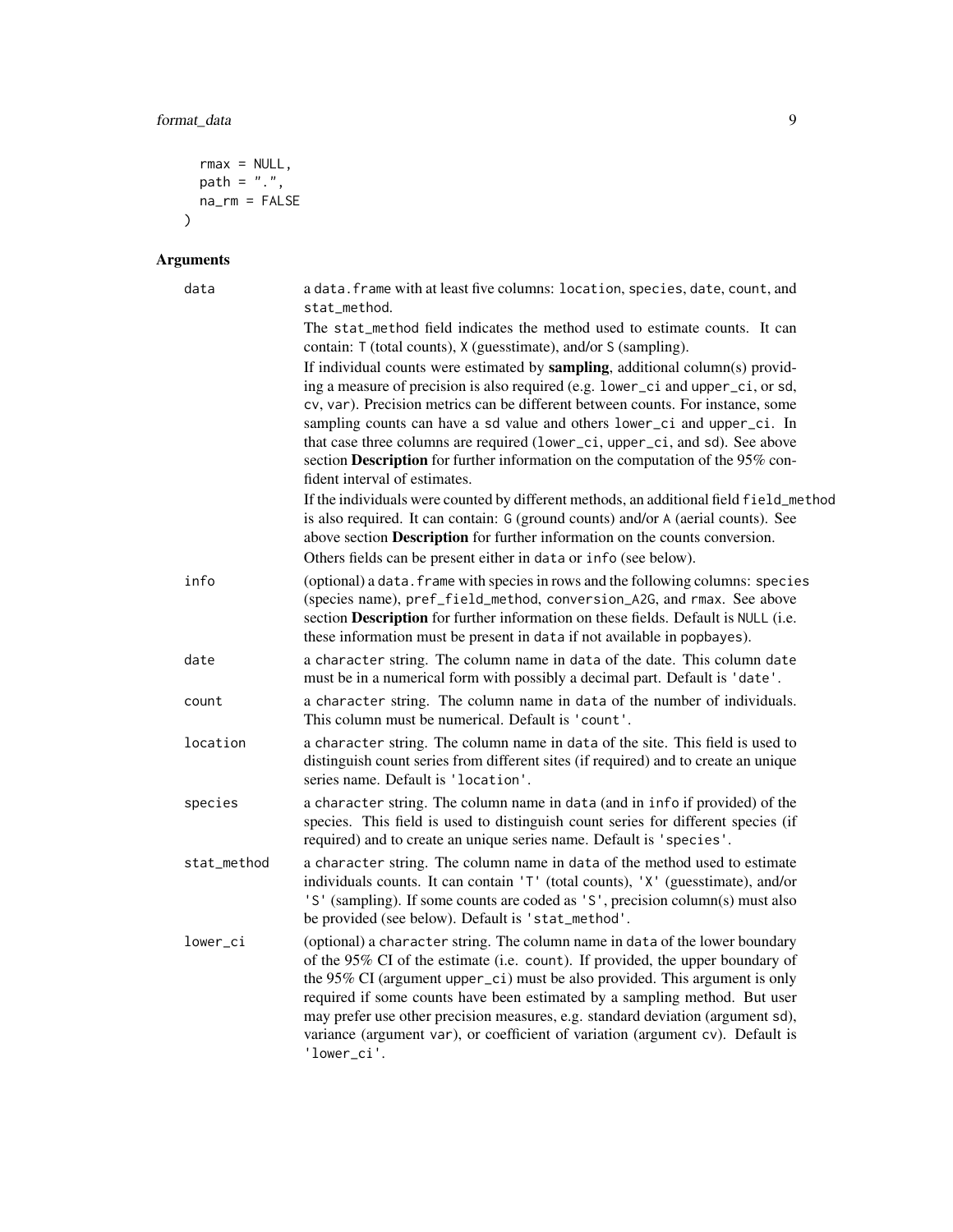<span id="page-9-0"></span>

| upper_ci          | (optional) a character string. The column name in data of the upper boundary<br>of the 95% CI of the estimate (i.e. count). If provided, the lower boundary of the<br>95% CI (argument lower_ci) must be also provided. Default is 'upper_ci'.                                                                                                                                                                                                                 |
|-------------------|----------------------------------------------------------------------------------------------------------------------------------------------------------------------------------------------------------------------------------------------------------------------------------------------------------------------------------------------------------------------------------------------------------------------------------------------------------------|
| sd                | (optional) a character string. The column name in data of the standard devia-<br>tion of the estimate. Default is NULL.                                                                                                                                                                                                                                                                                                                                        |
| var               | (optional) a character string. The column name in data of the variance of the<br>estimate. Default is NULL.                                                                                                                                                                                                                                                                                                                                                    |
| CV                | (optional) a character string. The column name in data of the coefficient of<br>variation of the estimate. Default is NULL.                                                                                                                                                                                                                                                                                                                                    |
| field_method      | (optional) a character string. The column name in data of the field method<br>used to count individuals. Counts can be ground counts (coded as 'G') or<br>aerial counts (coded as 'A'). This argument is optional if individuals have been<br>counted by the same method. See above section Description for further infor-<br>mation on the count conversion. Default is NULL.                                                                                 |
| pref_field_method |                                                                                                                                                                                                                                                                                                                                                                                                                                                                |
|                   | (optional) a character string. The column name in data of the preferred field<br>method of the species. This argument is only required is field_method is not<br>NULL (i.e. individuals have been counted by different methods). Alternatively,<br>this value can be passed in info (or internally retrieved if the species is listed<br>in the package). See above section Description for further information on the<br>count conversion. Default is NULL.   |
| conversion_A2G    | (optional) a character string. The column name in data of the count conver-<br>sion factor of the species. This argument is only required if field_method is not<br>NULL (i.e. individuals have been counted by different methods). Alternatively<br>this value can be passed in info (or internally retrieved if the species is listed<br>in the package). See above section Description for further information on the<br>count conversion. Default is NULL. |
| rmax              | (optional) a character string. The column name in data of the species demo-<br>graphic potential (i.e. the relative rate of increase of the population). This is<br>the change in log population size between two dates and will be used later by<br>fit_trend(). Default is NULL.                                                                                                                                                                             |
| path              | a character string. The directory to save formatted data. This directory must<br>exist and can be an absolute or a relative path. Default is the current working<br>directory.                                                                                                                                                                                                                                                                                 |
| na_rm             | a logical. If TRUE, counts with NA values will be removed. Default is FALSE<br>(returns an error to inform user if NA are detected).                                                                                                                                                                                                                                                                                                                           |
|                   |                                                                                                                                                                                                                                                                                                                                                                                                                                                                |

# Value

An n-elements list (where n is the number of count series). The name of each element of this list is a combination of location and species. Each element of the list is a list with the following content:

- location a character string. The name of the series site.
- species a character string. The name of the series species.
- date a numerical vector. The sequence of dates of the series.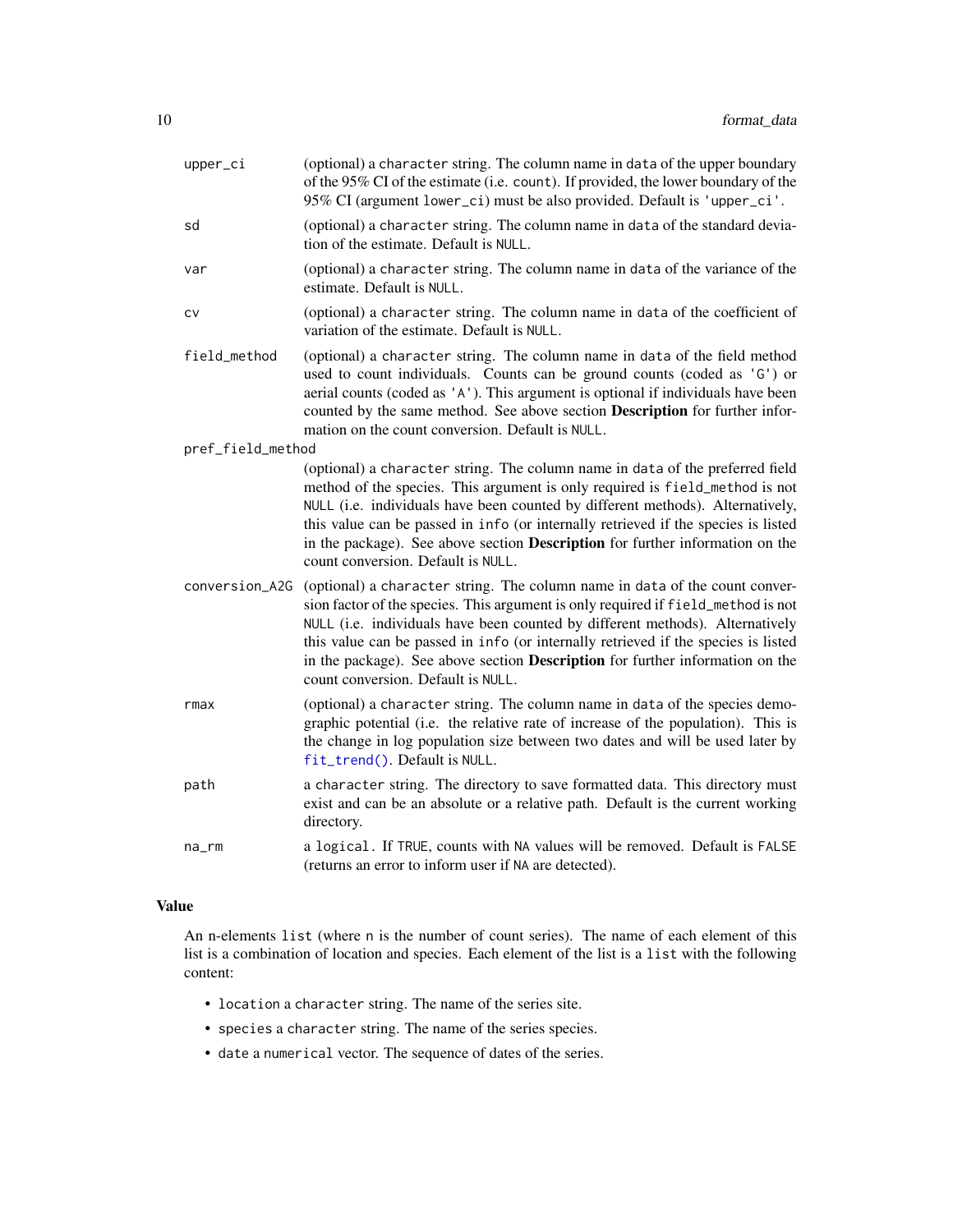- <span id="page-10-0"></span>• n\_dates an integer. The number of unique dates.
- stat\_methods a character vector. The different stat methods of the series.
- field\_methods (optional) a character vector. The different field methods of the series.
- pref\_field\_method (optional) a character string. The preferred field method of the species ('A' or 'G').
- conversion\_A2G (optional) a numeric. The conversion factor of the species used to convert counts to its preferred field method.
- rmax a numeric. The maximum population growth rate of the species.
- data\_original a data.frame. Original data of the series with renamed columns. Some rows may have been deleted (if na\_rm = TRUE).
- data\_converted a data.frame. Data containing computed boundaries of the 95% CI (lower\_ci\_conv and upper\_ci\_conv). If counts have been obtained by different field methods, contains also converted counts (count\_conv) based on the preferred field method and conversion factor of the species. This data.frame will be used by the function [fit\\_trend\(\)](#page-4-1) to fit population models.

Note: Some original series can be discarded if one of these two conditions is met: 1) the series contains only zero counts, and 2) the series contains only a few dates (< 4 dates).

```
## Load Garamba raw dataset ----
file_path <- system.file("extdata", "garamba_survey.csv",
                        package = "popbayes")
garamba <- read.csv(file = file_path)
## Create temporary folder ----
temp_path <- tempdir()
## Format dataset ----
garamba_formatted <- popbayes::format_data(
 data = garamba,<br>path = temp pat
  path = temp_path,
  field_method = "field_method",
 pref_field_method = "pref_field_method",
 conversion_A2G = "conversion_A2G",
 rmax = "rmax")## Number of count series ----
length(garamba_formatted)
## Retrieve count series names ----
popbayes::list_series(path = temp_path)
## Print content of the first count series ----
names(garamba_formatted[[1]])
## Print original data ----
```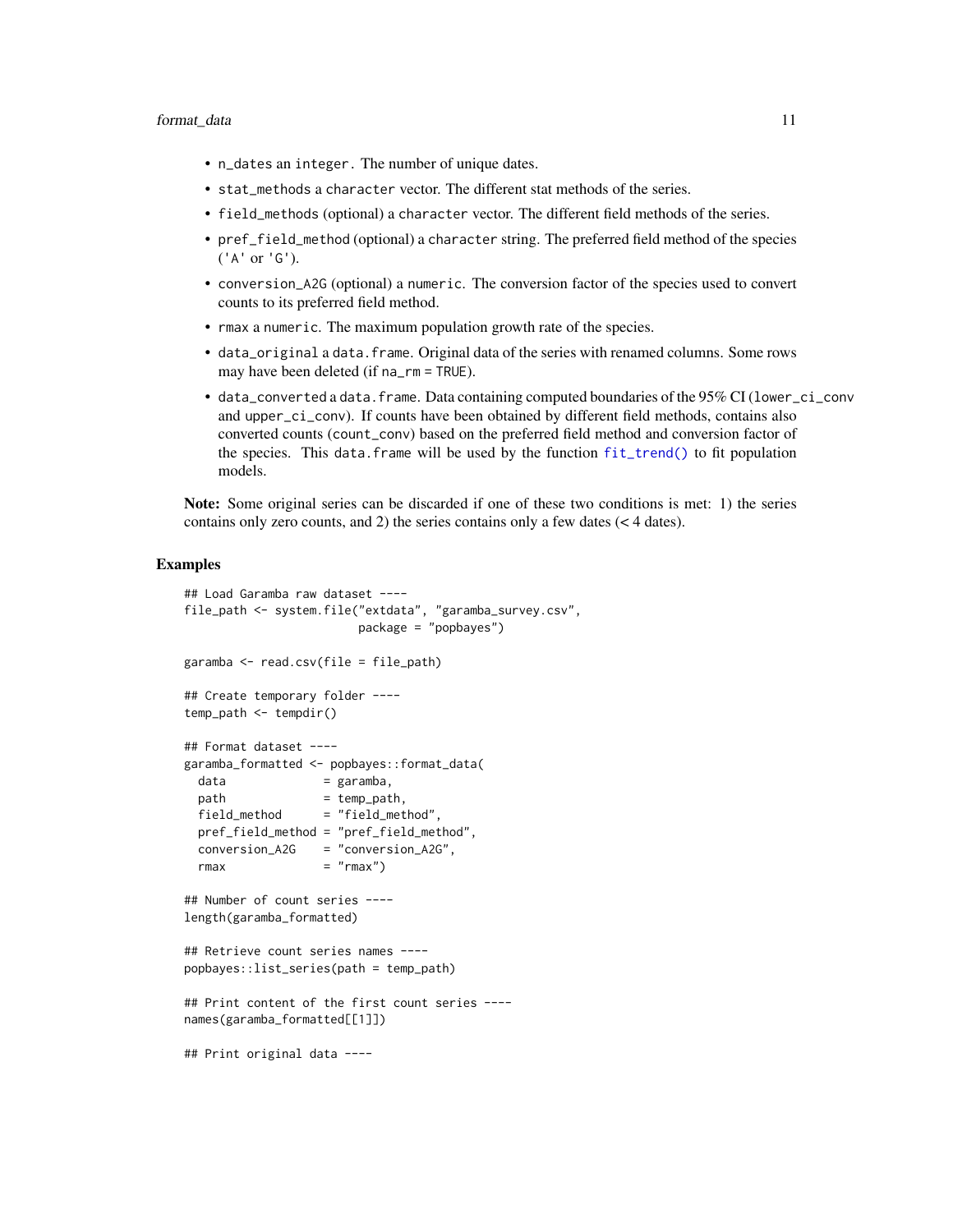```
garamba_formatted[[1]]$"data_original"
```

```
## Print converted data ----
garamba_formatted[[1]]$"data_converted"
```
garamba *African mammals survey in the Garamba National Park*

# **Description**

This dataset contains individual counts of 10 African mammal species in the Garamba National Park (Democratic Republic of the Congo) from 1976 to 2017.

# Usage

garamba

# Format

A data.frame with 141 rows (counts) and the following 8 variables:

location the location of the survey (Garamba)

species the binomial name of the species

date the date of the survey

stat method the method used to estimate individuals counts. One of  $T$  (total counts), G (guesstimate), and S (sampling counts)

field\_method the field method used to collect data. One of A (aerial counts), and G (ground counts) count number of individuals

lower\_ci lower boundary of the 95% confidence interval of the counts (only for sampling counts)

- **upper** ci upper boundary of the  $95\%$  confidence interval of the counts (only for sampling counts)
- pref\_field\_method the preferred field method of the species. One of A for Aerial counts, and G for Ground counts
- conversion\_A2G the conversion multiplicative factor (corresponding to the detectability category) used to convert aerial to ground counts

**rmax** the maximum population growth rate

# References

Hillman Smith K & Kalpers J (2015) *Garamba Conservation in Peace & War*. Hillman Smith publisher, 448pp. ISBN: 9789966185105.

Monico M (2014) *Aerial Survey Report March 2014 - Garamba National Park, DRC*. African Parks Network/ICCN/Pan-African Elephant Aerial Survey, 42pp.

Spies K *et al.* (2017) *Aerial Survey Report April 2017 - Garamba National Park, DRC*. African Parks Network/EU/ICCN. 38pp.

<span id="page-11-0"></span>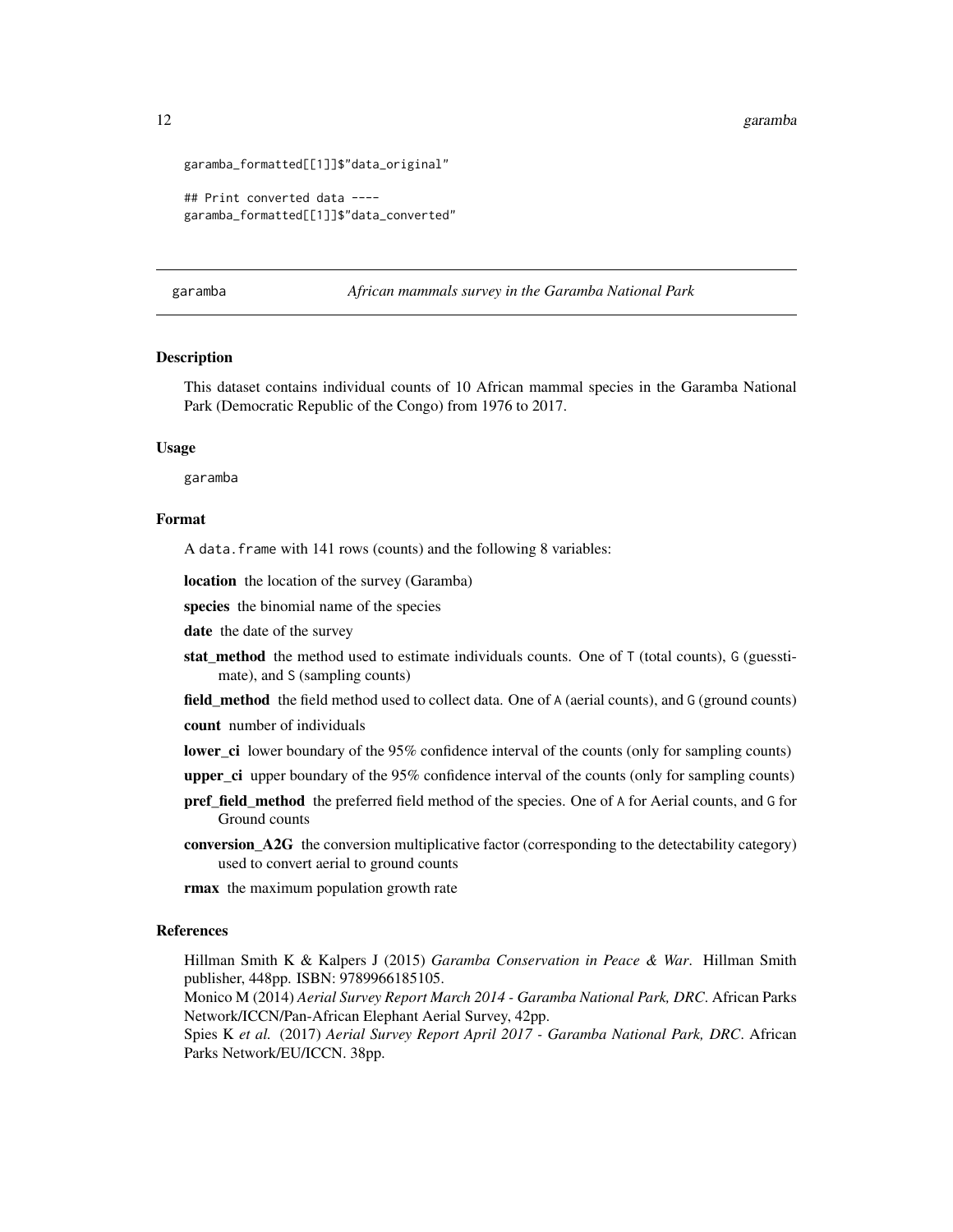#### <span id="page-12-0"></span>list\_series 13

#### Examples

```
data("garamba")
head(garamba, 30)
```
<span id="page-12-1"></span>

list\_series *Retrieve the count series names*

# Description

This function retrieves the count series names generated by the function [format\\_data\(\)](#page-6-1).

# Usage

```
list_series(path = ".")
```
# Arguments

path a character string. The directory in which count series have been saved by the function [format\\_data\(\)](#page-6-1).

# Value

A vector of count series names (character strings).

# Examples

```
## Load Garamba raw dataset ----
file_path <- system.file("extdata", "garamba_survey.csv",
                      package = "popbayes")
garamba <- read.csv(file = file_path)
## Create temporary folder ----
temp_path <- tempdir()
## Format dataset ----
garamba_formatted <- popbayes::format_data(
 data = garamba,
 path = temp\_path,field_method = "field_method",
 pref_field_method = "pref_field_method",
 conversion_A2G = "conversion_A2G",
 rmax = "rmax")## Retrieve count series names ----
```
popbayes::list\_series(path = temp\_path)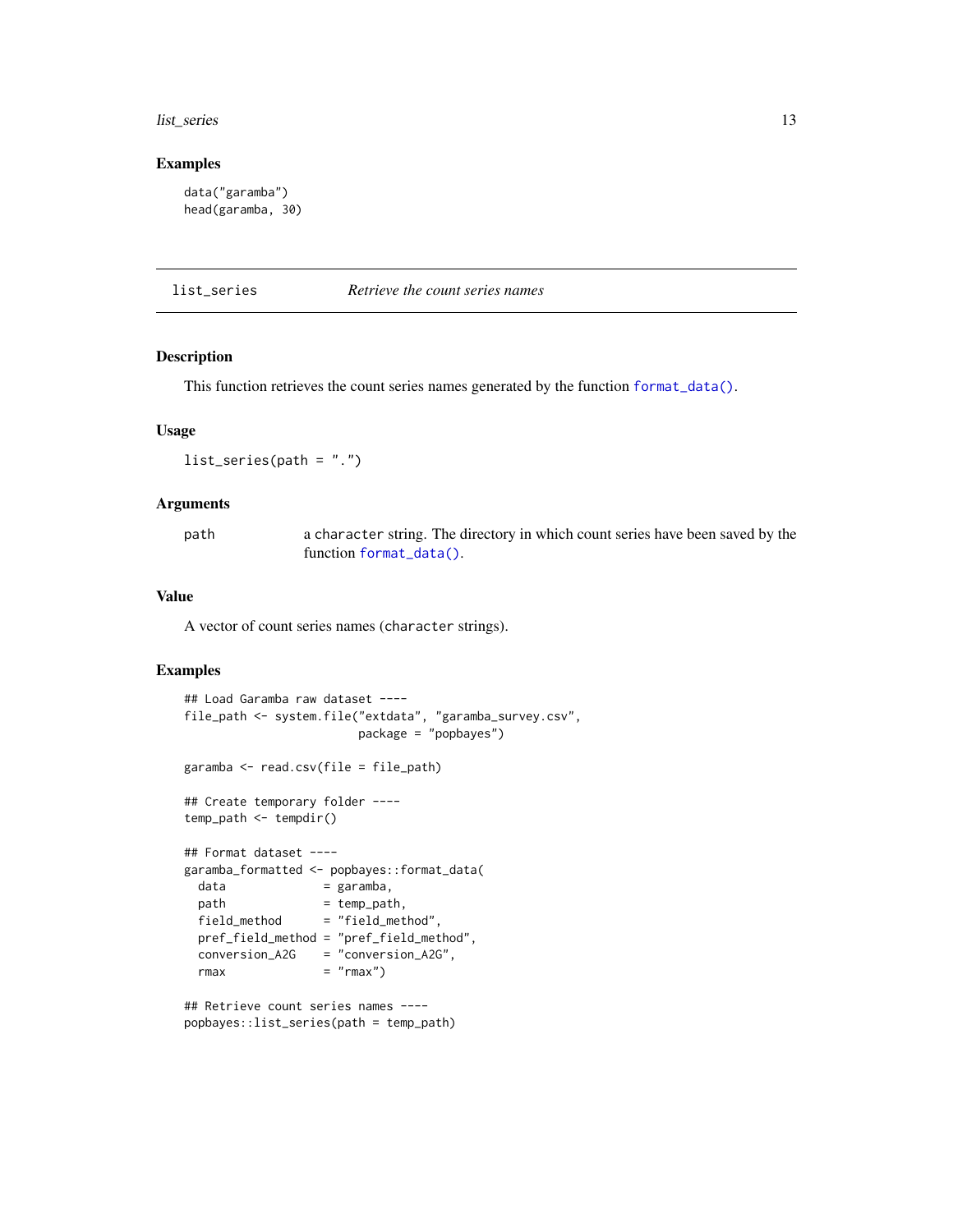# Description

This function plots a panel of two graphics for one count series (previously generated by [format\\_data\(\)](#page-6-1)):

- on the left side, scatter plot overlapping original (black points) and converted counts (grey points);
- on the right side, scatter plot of converted counts with boundaries of the 95% confident interval.

### Usage

```
plot_series(series, title = TRUE, path = ".", path_fig = ".", save = FALSE)
```
# Arguments

| series   | a character string. The count series names (can be retrieved by running list_series()).                                                            |
|----------|----------------------------------------------------------------------------------------------------------------------------------------------------|
| title    | a logical. If TRUE (default) a title (series name) is added.                                                                                       |
| path     | a character string. The directory in which count series have been saved by the<br>function format_data().                                          |
| path_fig | a character string. The directory where to save the plot (if save = TRUE). This<br>directory must exist and can be an absolute or a relative path. |
| save     | a logical. If TRUE (default is FALSE) the plot is saved in path_fig.                                                                               |

#### Value

No return value.

```
## Load Garamba raw dataset ----
file_path <- system.file("extdata", "garamba_survey.csv",
                        package = "popbayes")
garamba <- read.csv(file = file_path)
## Create temporary folder ----
temp_path <- tempdir()
## Format dataset ----
garamba_formatted <- popbayes::format_data(
 data = garamba,<br>path = temp_pat
                   = temp_path,
 field_method = "field_method",
 pref_field_method = "pref_field_method",
```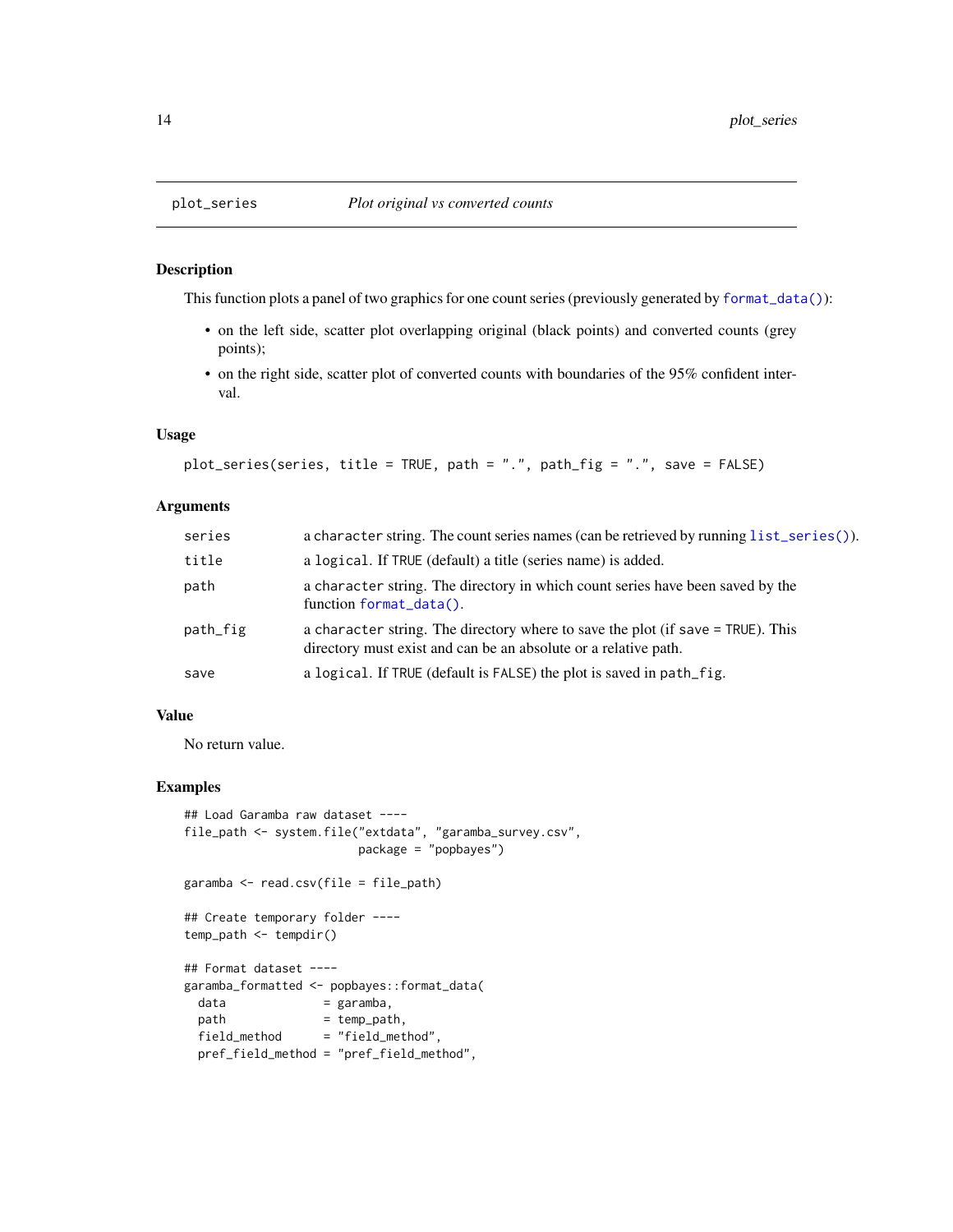# <span id="page-14-0"></span>plot\_trend 15

```
conversion_A2G = "conversion_A2G",
 rmax = "rmax")
## Get series names ----
popbayes::list_series(path = temp_path)
## Plot for Alcelaphus buselaphus at Garamba ----
popbayes::plot_series("garamba__alcelaphus_buselaphus", path = temp_path)
```
# plot\_trend *Plot estimated population trend*

# Description

This function plots a panel of two graphics for one BUGS model (previously generated by [fit\\_trend\(\)](#page-4-1)):

- on the left side, the population trend estimated by the Bayesian model (blue line) with the 95% CI (gray envelop). Dots (with intervals) represent converted counts passed to the model (with the 95% CI);
- on the right side, a bar plot of estimated relative growth rates (r) by date. Dark bars are real estimated r.

# Usage

```
plot_trend(series, title = TRUE, path = ".", path_fig = ".", save = FALSE)
```
# Arguments

| series   | a character string. The count series name (can be retrieved by running list_series()).                                                             |
|----------|----------------------------------------------------------------------------------------------------------------------------------------------------|
| title    | a logical. If TRUE (default) a title (series name) is added.                                                                                       |
| path     | a character string. The directory in which count series (and BUGS outputs)<br>have been saved by the function format_data() (and by fit_trend()).  |
| path_fig | a character string. The directory where to save the plot (if save = TRUE). This<br>directory must exist and can be an absolute or a relative path. |
| save     | a logical. If TRUE (default is FALSE) the plot is saved in path_fig.                                                                               |

# Value

No return value.

```
## Load Garamba raw dataset ----
file_path <- system.file("extdata", "garamba_survey.csv",
                        package = "popbayes")
```

```
garamba <- read.csv(file = file_path)
```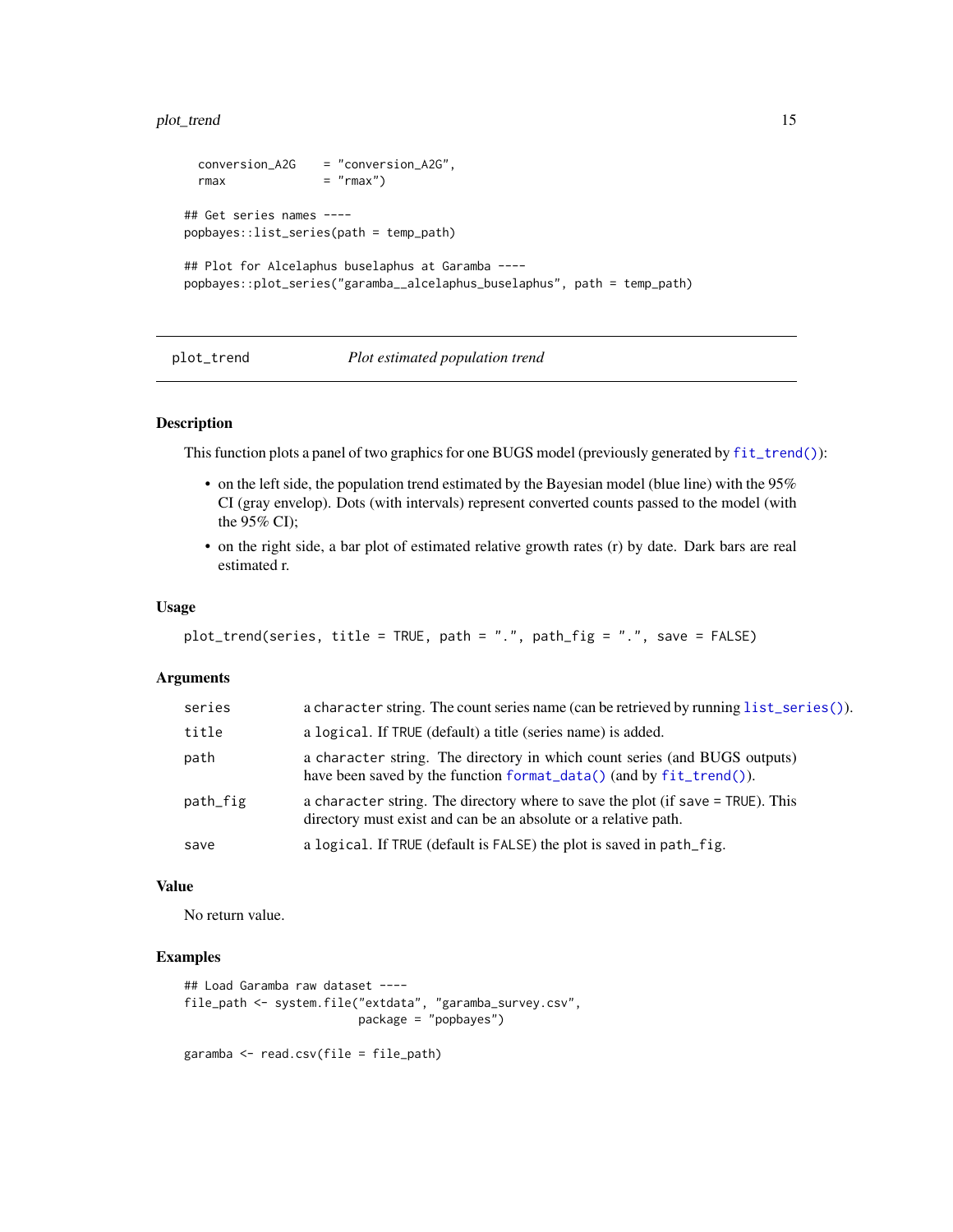```
## Create temporary folder ----
temp_path <- tempdir()
## Format dataset ----
garamba_formatted <- popbayes::format_data(
 data = garamba,
 path = temp_path,
 field_method = "field_method",
 pref_field_method = "pref_field_method",
 conversion_A2G = "conversion_A2G",
 rmax = "rmax")
## Select one serie ----
a_buselaphus <- popbayes::filter_series(garamba_formatted,
                                     location = "Garamba",
                                     species = "Alcelaphus buselaphus")
## Fit population trends (requires JAGS) ----
a_buselaphus_mod <- popbayes::fit_trend(a_buselaphus, path = temp_path)
## Plot estimated population trend ----
popbayes::plot_trend(series = "garamba__alcelaphus_buselaphus",
                   path = temp_path)
```
<span id="page-15-1"></span>read\_bugs *Import a list of BUGS outputs previously exported*

# Description

This function imports a list of BUGS outputs previously exported by [fit\\_trend\(\)](#page-4-1). Users can import one, several, or all models.

#### Usage

```
read_bugs(series = NULL, path = ".")
```
#### Arguments

| series | a vector of character strings. One or several count series names. If NULL   |
|--------|-----------------------------------------------------------------------------|
|        | (default) BUGS outputs for all count series will be imported. Users can run |
|        | list_series() to get the correct spelling of count series names.            |
| path   | a character string. The directory in which BUGS outputs have been saved by  |
|        |                                                                             |

#### Value

An n-element list (where n is the number of count series). See [fit\\_trend\(\)](#page-4-1) for further information.

<span id="page-15-0"></span>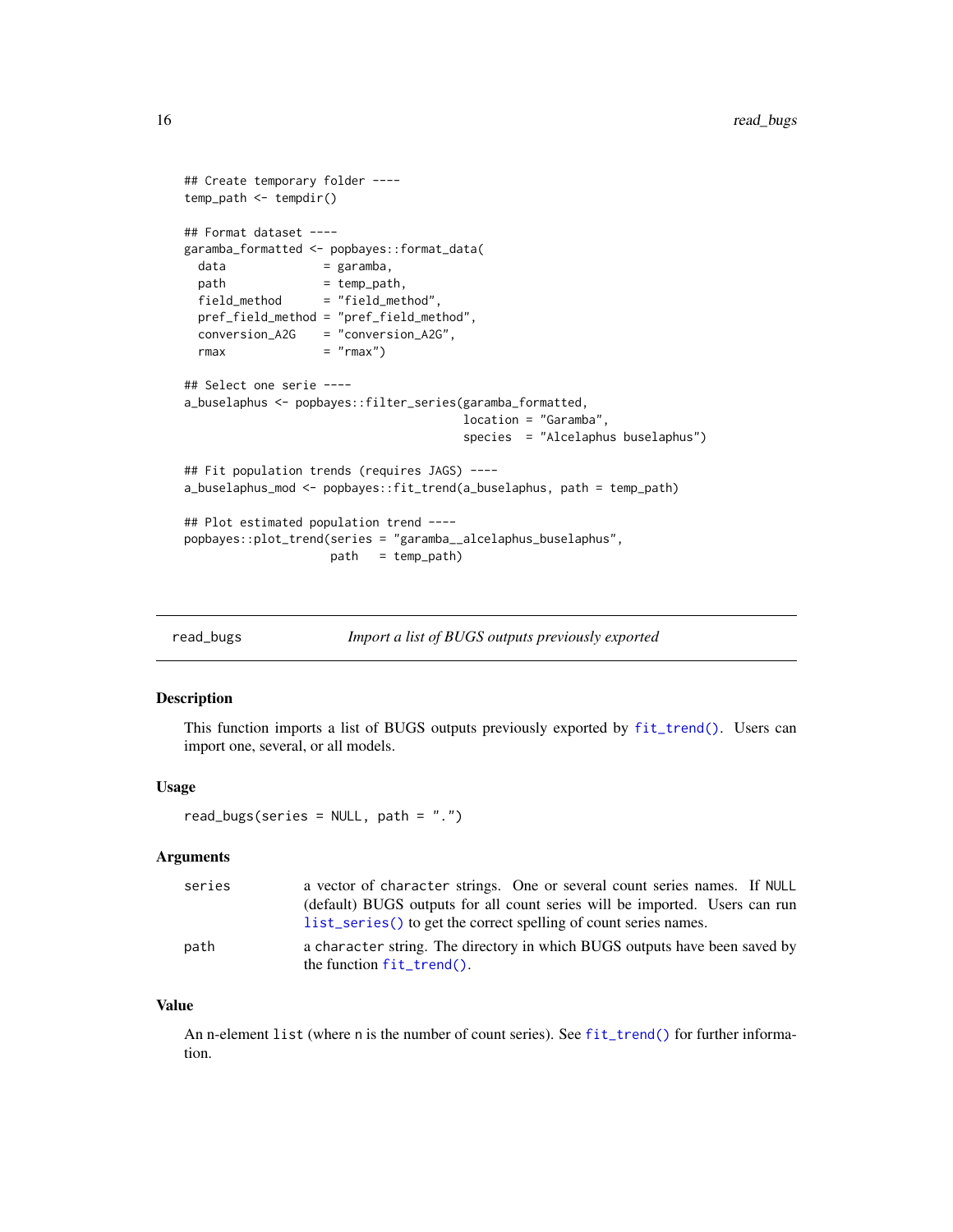# <span id="page-16-0"></span>read\_series 17

# Examples

```
## Load Garamba raw dataset ----
file_path <- system.file("extdata", "garamba_survey.csv",
                       package = "popbayes")
garamba <- read.csv(file = file_path)
## Create temporary folder ----
temp_path <- tempdir()
## Format dataset ----
garamba_formatted <- popbayes::format_data(
 data = garamba,
 path = temp_path,
 field_method = "field_method",
 pref_field_method = "pref_field_method",
 conversion_A2G = "conversion_A2G",
 rmax = "rmax")
## Select one serie ----
a_buselaphus <- popbayes::filter_series(garamba_formatted,
                                      location = "Garamba",
                                      species = "Alcelaphus buselaphus")
## Fit population trends (requires JAGS) ----
a_buselaphus_mod <- popbayes::fit_trend(a_buselaphus, path = temp_path)
## Import BUGS outputs for one count series ----
popbayes::read_bugs(series = "garamba__alcelaphus_buselaphus",
                   path = temp_path)
## Import BUGS outputs for all count series ----
popbayes::read_bugs(path = temp_path)
```
read\_series *Import a list of count series previously exported*

# Description

This function imports a list of count series data previously exported by [format\\_data\(\)](#page-6-1). Users can import one, several, or all count series data.

# Usage

read\_series(series = NULL, path = ".")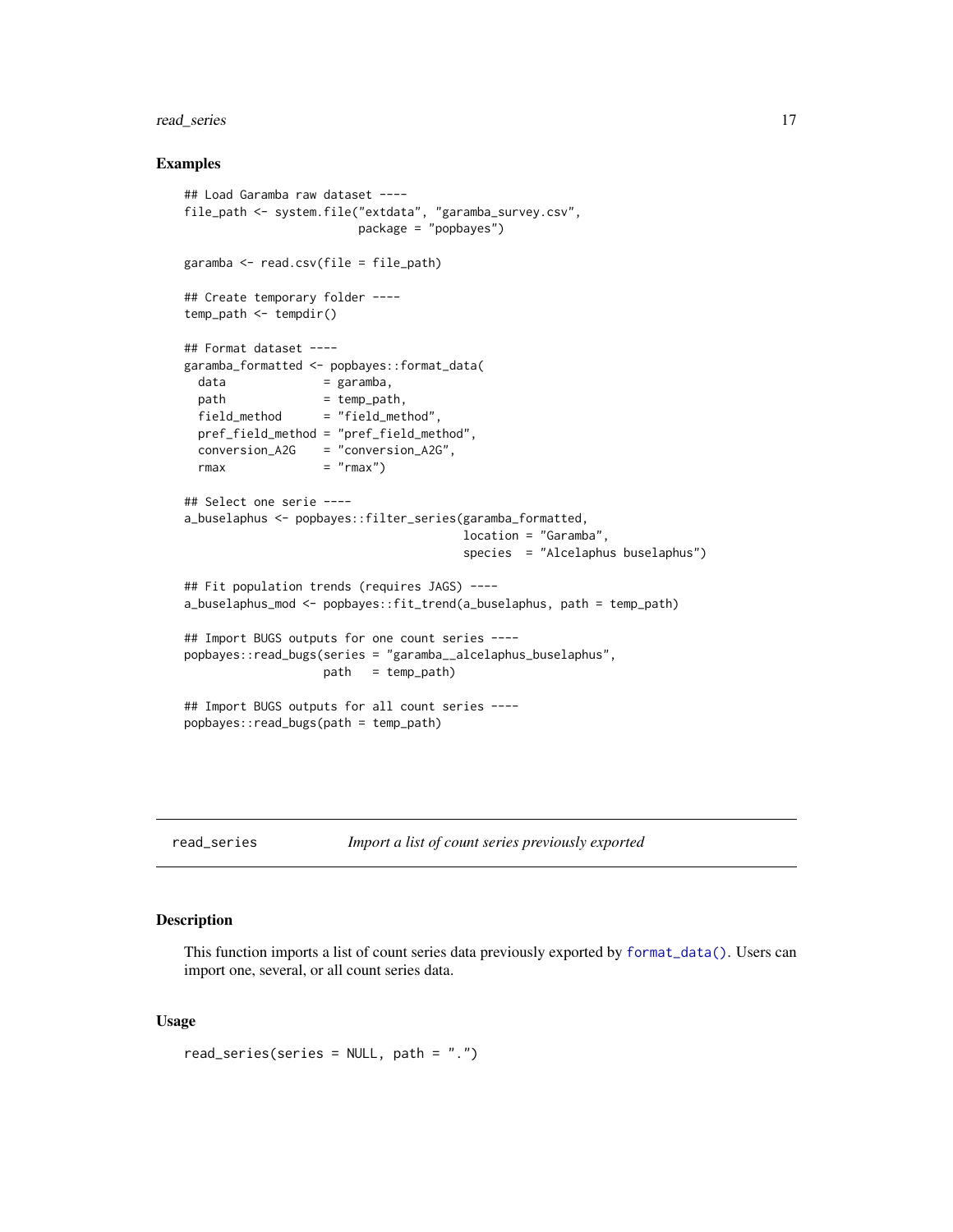#### <span id="page-17-0"></span>**Arguments**

| series | a vector of character strings. One or several count series names to be imported.<br>If NULL (default), all available count series will be imported. |
|--------|-----------------------------------------------------------------------------------------------------------------------------------------------------|
| path   | a character string. The directory in which count series have been saved by the<br>function format_data().                                           |

# Value

An n-element list (where n is the number of count series). See [format\\_data\(\)](#page-6-1) for further information.

# Examples

```
## Load Garamba raw dataset ----
file_path <- system.file("extdata", "garamba_survey.csv",
                       package = "popbayes")
garamba <- read.csv(file = file_path)
## Create temporary folder ----
temp_path <- tempdir()
## Format dataset ----
garamba_formatted <- popbayes::format_data(
 data = garamba,
 path = temp_path,
 field_method = "field_method",
 pref_field_method = "pref_field_method",
 conversion_A2G = "conversion_A2G",
 rmax = "rmax")## Import all count series ----
count_series <- popbayes::read_series(path = temp_path)
## Import one count series ----
a_bus <- popbayes::read_series(series = "garamba__alcelaphus_buselaphus",
                             path = temp_path)
```
series\_to\_df *Extract original/converted count series data from a list*

#### Description

From the output of the function [format\\_data\(\)](#page-6-1) (or [filter\\_series\(\)](#page-3-1)), this function extracts data.frame containing converted counts (converted = TRUE) or original counts (converted = FALSE) for one, several, or all count series.

The resulting data. frame has no particular use in popbayes but it can be useful for users.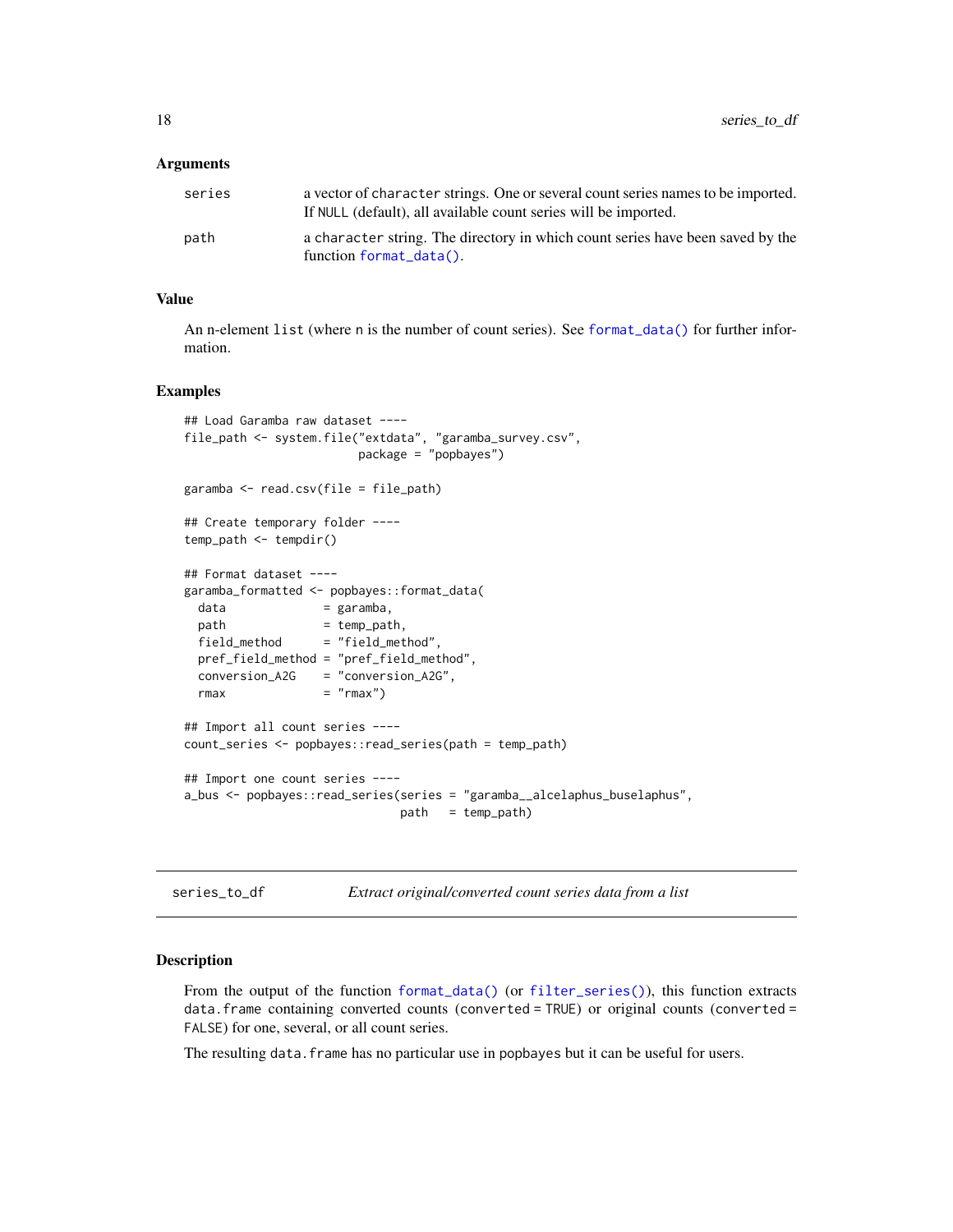# <span id="page-18-0"></span>series\_to\_df 19

# Usage

```
series_to_df(data, converted = TRUE)
```
#### Arguments

| data      | a named list. The output of format_data() or filter_series().                                   |
|-----------|-------------------------------------------------------------------------------------------------|
| converted | a logical. If TRUE (default) extracts converted counts, otherwise returns origi-<br>nal counts. |

# Value

A data.frame.

```
## Load Garamba raw dataset ----
file_path <- system.file("extdata", "garamba_survey.csv",
                       package = "popbayes")
garamba <- read.csv(file = file_path)
## Create temporary folder ----
temp_path <- tempdir()
## Format dataset ----
garamba_formatted <- popbayes::format_data(
 data = garamba,
 path = temp_path,
 field_method = "field_method",
 pref_field_method = "pref_field_method",
 conversion_A2G = "conversion_A2G",
 rmax = "rmax")
## Extract converted count data ----
converted_data <- popbayes::series_to_df(garamba_formatted,
                                      converted = TRUE)
## Extract original count data ----
original_data <- popbayes::series_to_df(garamba_formatted,
                                     converted = FALSE)
dim(converted_data)
dim(original_data)
dim(garamba)
```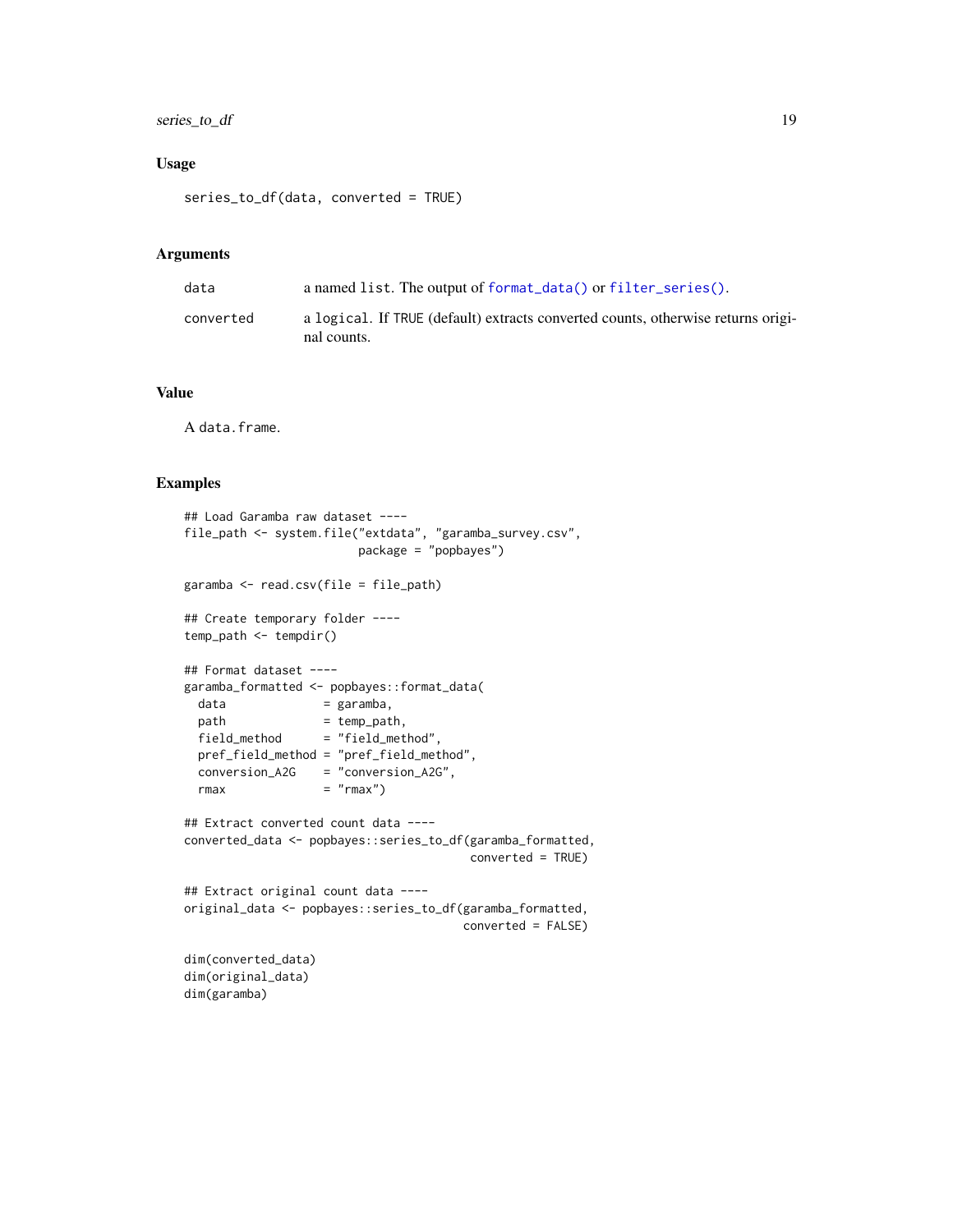<span id="page-19-0"></span>

# Description

This dataset contains information about 15 African mammal species. It can be used in the function format\_data() to convert individual counts estimated from a field method to a preferred field method. The field method can be A (aerial counts) or G (ground counts). See [format\\_data\(\)](#page-6-1) for further information. It also contains the maximum population growth rate (i.e. the maximum change in log population size).

User can take this dataset as a template to add information for missing species. Note that only species, pref\_field\_method, conversion\_A2G, and rmax are required.

# Usage

species\_info

# Format

A data.frame with 15 rows (African mammals species) and the following variables:

order the order of the species

family the family of the species

species the species binomial name

- english the species English name
- french the species French name
- category the detectability category of the species. One of MLB for Medium-sized Light and Brown species (20-150kg), LLB for Large Light and Brown species (>150kg), LD for Large Dark (>150kg), Elephant, and Giraffe
- pref\_field\_method the preferred field method of the species. One of A for Aerial counts, and G for Ground counts
- conversion\_A2G the conversion multiplicative factor (corresponding to the detectability category) used to convert aerial to ground counts

rmax the maximum population growth rate

# Examples

data("species\_info") species\_info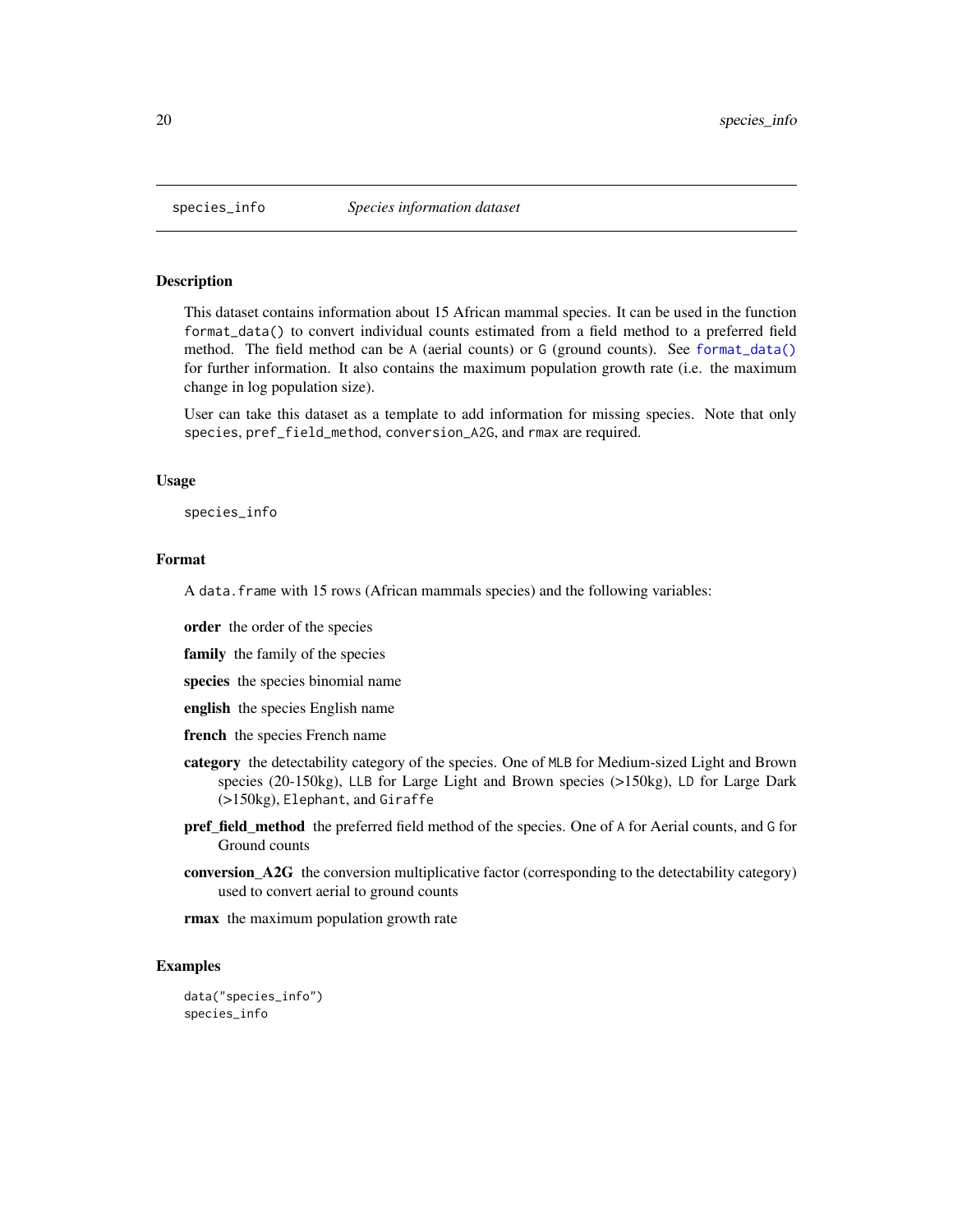<span id="page-20-0"></span>

# Description

The demographic potential of a species is limited. The intrinsic rate of increase rmax is the maximum increase in log population size that a species can attain in a year. According to Sinclair (2003), it is related to the body mass of adult females by:  $1.375 \times W^{-0.315}$ 

# Usage

w\_to\_rmax(w)

# Arguments

w a numerical vector. Adult female body mass (in kg).

# Value

A numerical vector of rmax values.

#### References

Sinclair (2013) Mammal population regulation, keystone processes and ecosystem dynamics. *Philosophical Transactions: Biological Sciences*, 358, 1729-1740.

# Examples

```
## Set adult female body mass ----
body_masses \leq c(55, 127)
## Add species names ----
names(body_masses) <- c("Impala", "Tiang")
```
## Compute species rmax --- w\_to\_rmax(body\_masses)